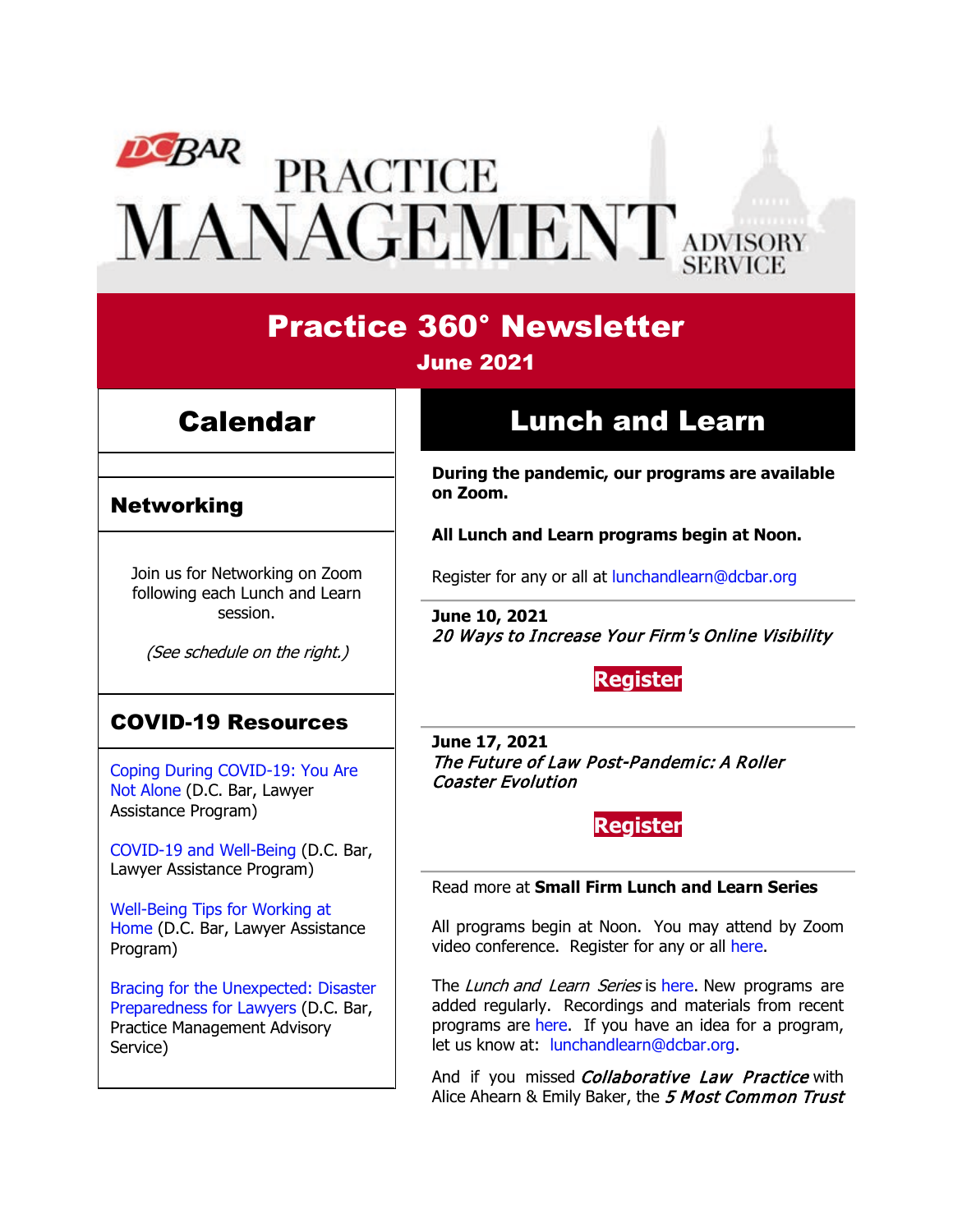[Quick Start Guide to Launching a](https://www.dcbar.org/getmedia/d28b7c4b-3dcb-419e-828d-fdc2340588f9/Career-disruption-setting-up-a-law-firm-quickly-resources?utm_source=Real%20Magnet&utm_medium=INSERT_CHANNEL&utm_campaign=INSERT_LINK_ID)  [Firm During the Pandemic](https://www.dcbar.org/getmedia/d28b7c4b-3dcb-419e-828d-fdc2340588f9/Career-disruption-setting-up-a-law-firm-quickly-resources?utm_source=Real%20Magnet&utm_medium=INSERT_CHANNEL&utm_campaign=INSERT_LINK_ID) (D.C. Bar, Practice Management Advisory Service)

[New Law Firm Quick Start](https://www.dcbar.org/getmedia/34a3addd-9a13-4fc7-8e68-fbc2be8b50e0/Quick-start-Tech-Guide-final?utm_source=Real%20Magnet&utm_medium=INSERT_CHANNEL&utm_campaign=INSERT_LINK_ID)  [Technology Guide](https://www.dcbar.org/getmedia/34a3addd-9a13-4fc7-8e68-fbc2be8b50e0/Quick-start-Tech-Guide-final?utm_source=Real%20Magnet&utm_medium=INSERT_CHANNEL&utm_campaign=INSERT_LINK_ID) (D.C. Bar, Practice Management Advisory Service)

[Working Remotely During the](https://www.dcbar.org/news-events/news/working-remotely-during-the-pandemic-a-guide-to-ba?utm_source=Real%20Magnet&utm_medium=INSERT_CHANNEL&utm_campaign=INSERT_LINK_ID)  [Pandemic: A Guide to Bar Member](https://www.dcbar.org/news-events/news/working-remotely-during-the-pandemic-a-guide-to-ba?utm_source=Real%20Magnet&utm_medium=INSERT_CHANNEL&utm_campaign=INSERT_LINK_ID)  [Benefits](https://www.dcbar.org/news-events/news/working-remotely-during-the-pandemic-a-guide-to-ba?utm_source=Real%20Magnet&utm_medium=INSERT_CHANNEL&utm_campaign=INSERT_LINK_ID) (D.C. Bar, Practice Management Advisory Service)

[Legal Ethics in the Age of](https://www.dcbar.org/news-events/news/legal-ethics-in-the-age-of-the-coronavirus?utm_source=Real%20Magnet&utm_medium=INSERT_CHANNEL&utm_campaign=INSERT_LINK_ID)  [Coronavirus](https://www.dcbar.org/news-events/news/legal-ethics-in-the-age-of-the-coronavirus?utm_source=Real%20Magnet&utm_medium=INSERT_CHANNEL&utm_campaign=INSERT_LINK_ID) (D.C. Bar, Legal Ethics Program)

[Link to other D.C.](https://www.dcbar.org/for-lawyers/membership/covid-19-resources?utm_source=Real%20Magnet&utm_medium=INSERT_CHANNEL&utm_campaign=INSERT_LINK_ID) Bar Covid-19 **[Resources](https://www.dcbar.org/for-lawyers/membership/covid-19-resources?utm_source=Real%20Magnet&utm_medium=INSERT_CHANNEL&utm_campaign=INSERT_LINK_ID)** 

## PMAS Events

#### **June 2021**

**June 5** – One-day, Saturday session of Basic Training & Beyond **June 10**– Lunch and Learn: 20 Wavs to Increase Your Firm's Online Visibility **June 16** – Day 1 of Basic Training & Beyond **June 17** – Lunch and Learn: The Future of Law Post-Pandemic: A Roller Coaster Evolution **June 23** – Day 2 of Basic Training & Beyond

## **Ethics**

Here is new ethics guidance on **Conflict of Interest Issues Related to Witnesses,** [Legal Ethics](https://www.dcbar.org/getmedia/157836df-95d6-423c-b928-3dd1ce946c3b/opinion_380-(1)?utm_source=Real%20Magnet&utm_medium=INSERT_CHANNEL&utm_campaign=INSERT_LINK_ID)  [Opinion 380](https://www.dcbar.org/getmedia/157836df-95d6-423c-b928-3dd1ce946c3b/opinion_380-(1)?utm_source=Real%20Magnet&utm_medium=INSERT_CHANNEL&utm_campaign=INSERT_LINK_ID) and **Responding to Third-Party Subpoenas**, [Legal](https://www.dcbar.org/getmedia/841cc5e4-dffc-4da0-bc1a-b96e7f48f100/opinion_381?utm_source=Real%20Magnet&utm_medium=INSERT_CHANNEL&utm_campaign=INSERT_LINK_ID)  [Ethics Opinion 381.](https://www.dcbar.org/getmedia/841cc5e4-dffc-4da0-bc1a-b96e7f48f100/opinion_381?utm_source=Real%20Magnet&utm_medium=INSERT_CHANNEL&utm_campaign=INSERT_LINK_ID)

Accounting Mistakes with Tom Boyle, What Lawyers Need to Know about Malpractice & Cyber **Insurance** with Mark Lefever of USI Affinity; **Advanced** Referral Marketing with Maddy Martin; Innovative Marketing in the Covid-19 Era with Sharon Nelson and John Simek; **Building Resilience During** Challenging Times with Niki Irish; How to Market Your Firm in Challenging Times with Mary Ellen Hickman; A Day in the Life of a Litigation Attorney with Margeaux Thomas; Affordable Tools, Tech, and Talent to Run a Small Law Firm Remotely with Maddy Martin; Overcoming the Crisis: How to Retool your Marketing to Stay Connected and Relevant with Mary Ellen Hickman; Running on **Empty: Burnout in the Legal Profession with Niki** Irish; Clearing Clutter, Tuning in to Time, Space & Mind with Niki Irish & Tracy Huang; Mary Ellen Hickman on Help, I Have No Time for Marketing, Security for Lawyers Working Remotely, or Conducting Video Depositions Using Zoom, here are the recordings and [materials.](https://www.dcbar.org/for-lawyers/practice-management-advisory-service/courses-and-trainings/small-firm-lunch-and-learn-series/past-lunch-and-learn-programs?utm_source=Real%20Magnet&utm_medium=INSERT_CHANNEL&utm_campaign=INSERT_LINK_ID)

## Basic Training & Beyond

Here is how to start, grow and manage a law firm in a large, urban market during a pandemic. Our monthly [Basic Training & Beyond](http://www.mmsend31.com/link.cfm?r=zvkjaWqFFUTRz65Avl-Ftw%7E%7E&pe=c3ph7NU-Re1l6uj-xoZC_Nqnf2HGTrpIRRfl_qZmlgZN_I06rShTZ-AlGs0Wp7CGgKUozsdU2izsioLhmXaRbg%7E%7E&t=prXb-jowJMuBRf73r4YKRA%7E%7E)**,** is set for June 16 and 23 (9:15 a.m. – 4:30 p.m.) A one-day version of this twoday program is set for Saturday, June 5, 2021 from 8:30 a.m. – 5:00 p.m. We will meet by Zoom videoconference.

#### [Register](http://www.mmsend31.com/link.cfm?r=zvkjaWqFFUTRz65Avl-Ftw%7E%7E&pe=BxjSlIjTK_3i3Os02s37pODjnSEaSaIBfLm0UarKy-K07-G29KY0F7SoVNdKQgSYIVrXVvuyFBcMiPY5X35JOA%7E%7E&t=prXb-jowJMuBRf73r4YKRA%7E%7E) here.

This program has been presented 276 times for more than 4,000 lawyers over the last thirteen years and many have launched and are operating small law firms. We keep in touch with many small firms and what we learn informs the content for this program.

# PMAS Links and Free Downloads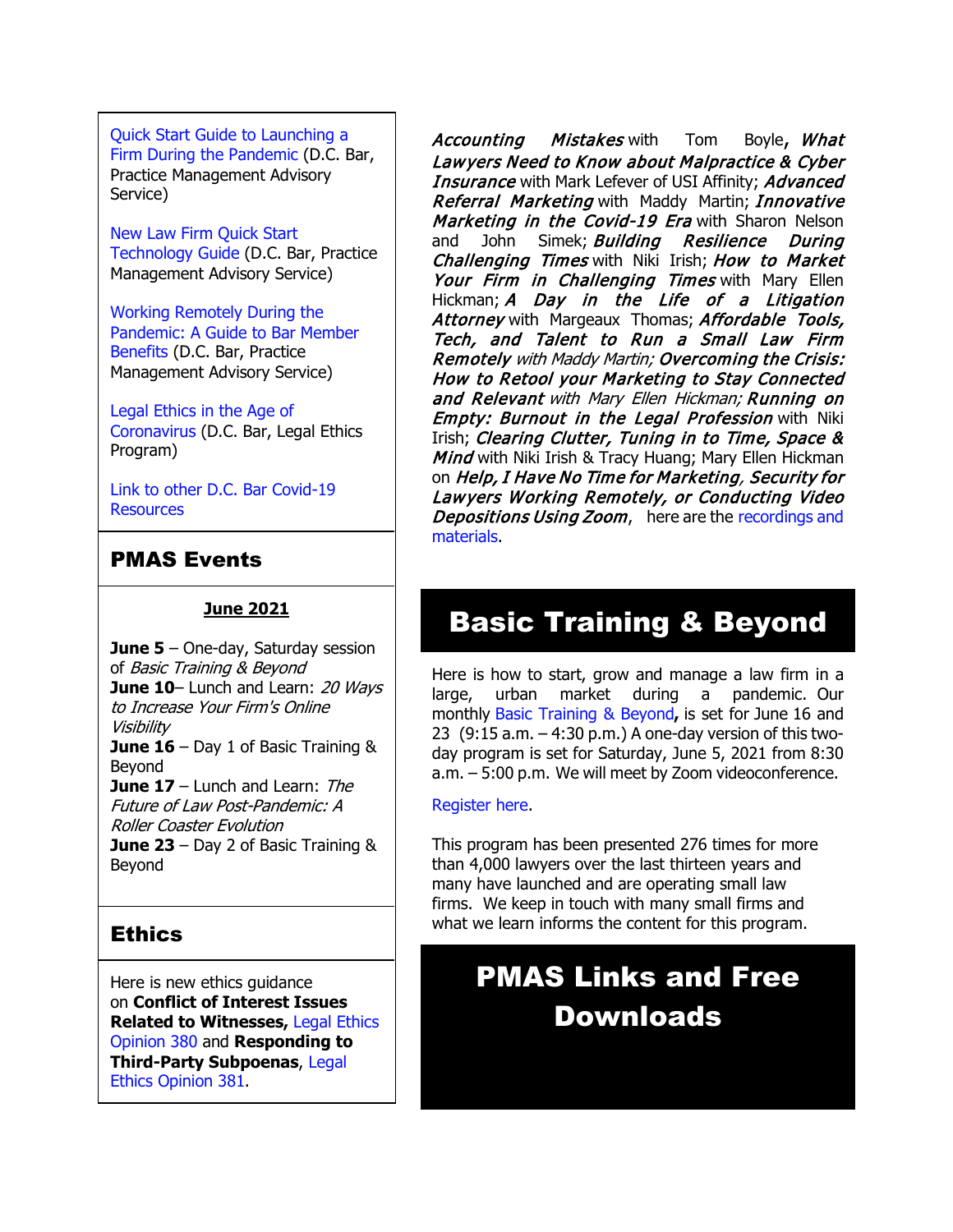## Other Events

For the results of the groundbreaking study on attorney mental health and well-being, [click here.](https://www.dcbar.org/news-events/news/california-lawyers-association-and-the-d-c-bar-ann?utm_source=Real%20Magnet&utm_medium=INSERT_CHANNEL&utm_campaign=INSERT_LINK_ID)

[Continuing Legal Education programs](https://dcbar.inreachce.com/SearchResults?searchType=1&category=b7426509-0fca-4650-bf8a-8c9ace05de88)

[Communities Events](https://join.dcbar.org/eweb/DynamicPage.aspx?site=dcbar&webcode=EventList&utm_source=Real%20Magnet&utm_medium=INSERT_CHANNEL&utm_campaign=INSERT_LINK_ID)

[Pro Bono Center training programs](https://www.dcbar.org/pro-bono/resources-and-training/pro-bono-center-training-program?utm_source=Real%20Magnet&utm_medium=INSERT_CHANNEL&utm_campaign=INSERT_LINK_ID)

[Law Firm Management Assessment \(Self-Check\)](https://www.dcbar.org/for-lawyers/practice-management-advisory-service/practice-tips-and-compliance/self-check?utm_source=Real%20Magnet&utm_medium=INSERT_CHANNEL&utm_campaign=INSERT_LINK_ID) [Small firm legal trends and compensation reports](https://www.dcbar.org/for-lawyers/practice-management-advisory-service/courses-and-trainings/basic-training-beyond/basic-training-beyond-supplements?utm_source=Real%20Magnet&utm_medium=INSERT_CHANNEL&utm_campaign=INSERT_LINK_ID) [e-Manual for Basic Training & Beyond](https://documentcloud.adobe.com/link/review?uri=urn:aaid:scds:US:2182dc5f-4a8c-435d-bb76-280eddc57a6d)

[More PMAS programs](https://www.dcbar.org/for-lawyers/practice-management-advisory-service/courses-and-trainings?utm_source=Real%20Magnet&utm_medium=INSERT_CHANNEL&utm_campaign=INSERT_LINK_ID)

# From the Desks of Dan and Rochelle



**Save the Date for our 7th Annual** Practice 360°| A Day for Lawyers & Law Firms **event on July 15, 2021**



This event is for law firm owners, managers, and start-up firms who want to serve clients and increase revenue efficiently and ethically. You won't want to miss this day full of [virtual course offerings,](https://www.dcbar.org/for-lawyers/practice-management-advisory-service/courses-and-trainings/practice-360%C2%B0/2021-practice-360-program-listing/seminar-descriptions?utm_source=Real%20Magnet&utm_medium=INSERT_CHANNEL&utm_campaign=INSERT_LINK_ID) **free** to D.C. Bar members. Programing will cover firm management topics, to include law firm automation, ethics, wellness, marketing and more. The event features cutting-edge content and experienced speakers, a virtual vendor hall, networking opportunities and up to three free CLE ethics credits. Join